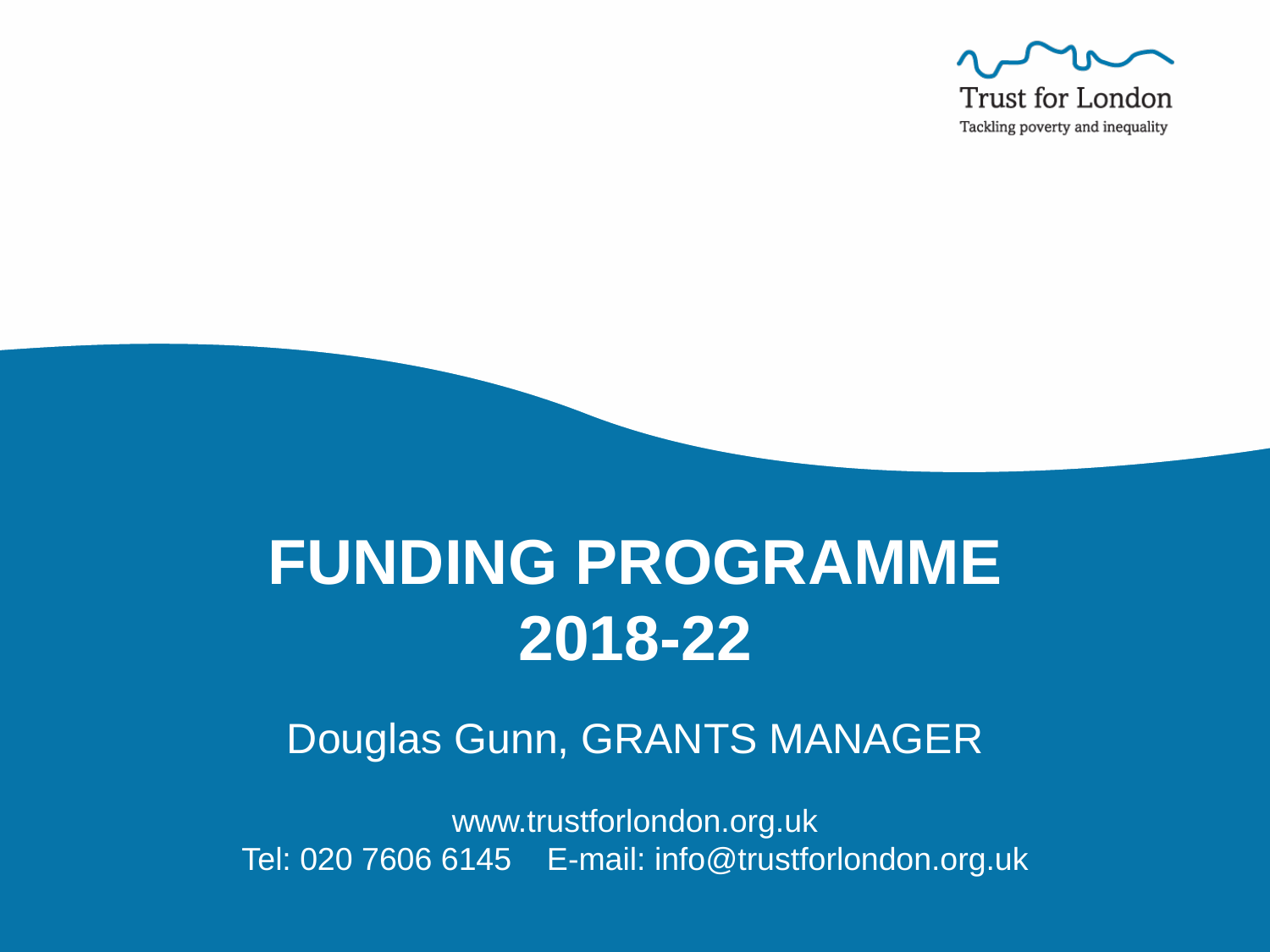

# Today . .

- About Trust for London
- Our grant funding priorities 2018-22
- What we fund and how to apply
- Social investment
- Q&A's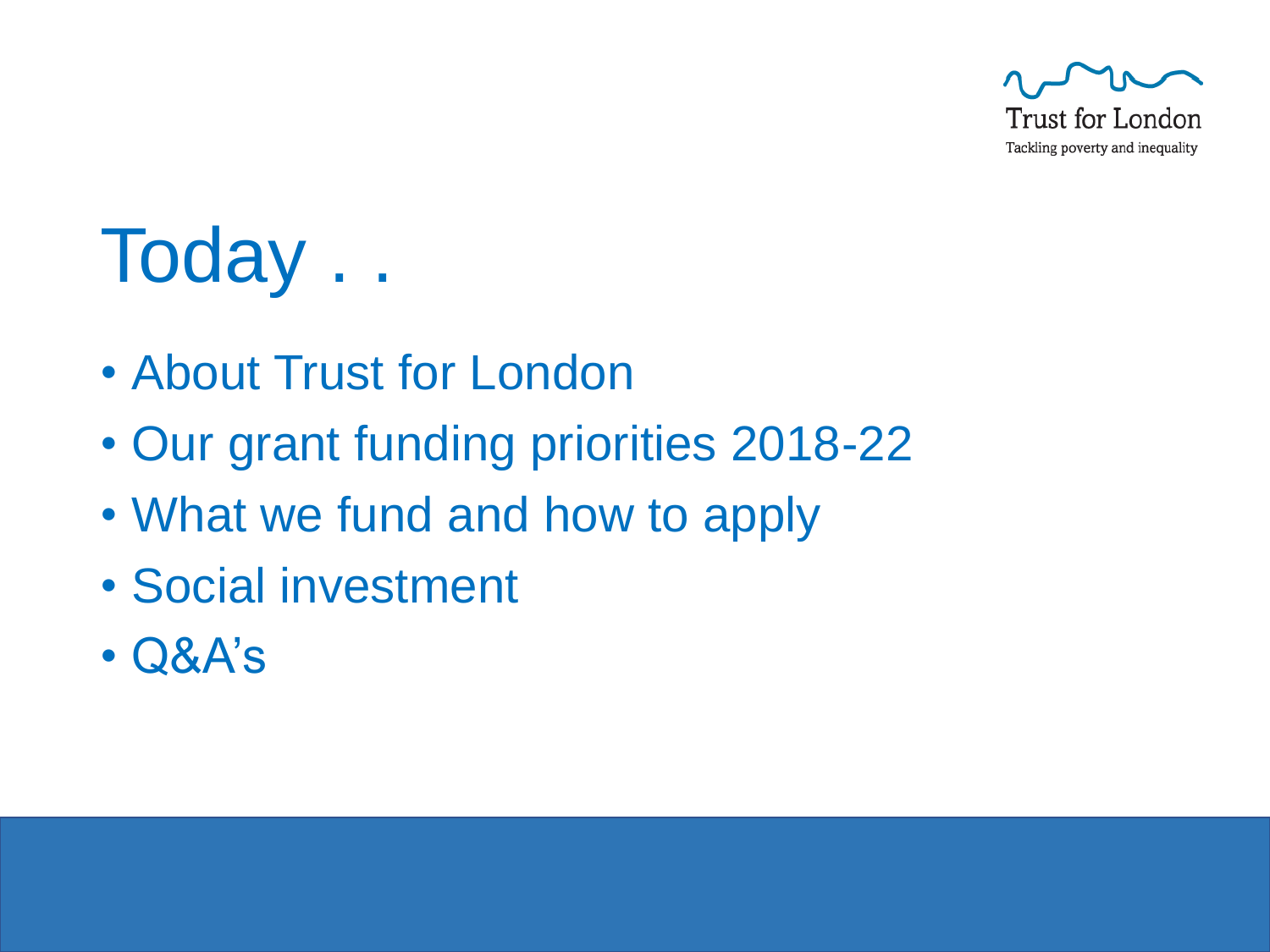

## About Trust for London

We are an independent charitable trust funding work which tackles poverty and inequality in the capital.

We are interested in work that develops new and imaginative ways of addressing the root causes of London's social problems, especially work which has the potential to influence and change policy, practice and public attitudes.

We are willing to take risks by supporting unpopular causes and activities that government is unlikely to fund.

Annually we provide around £8 million in grants to approximately 120 organisations.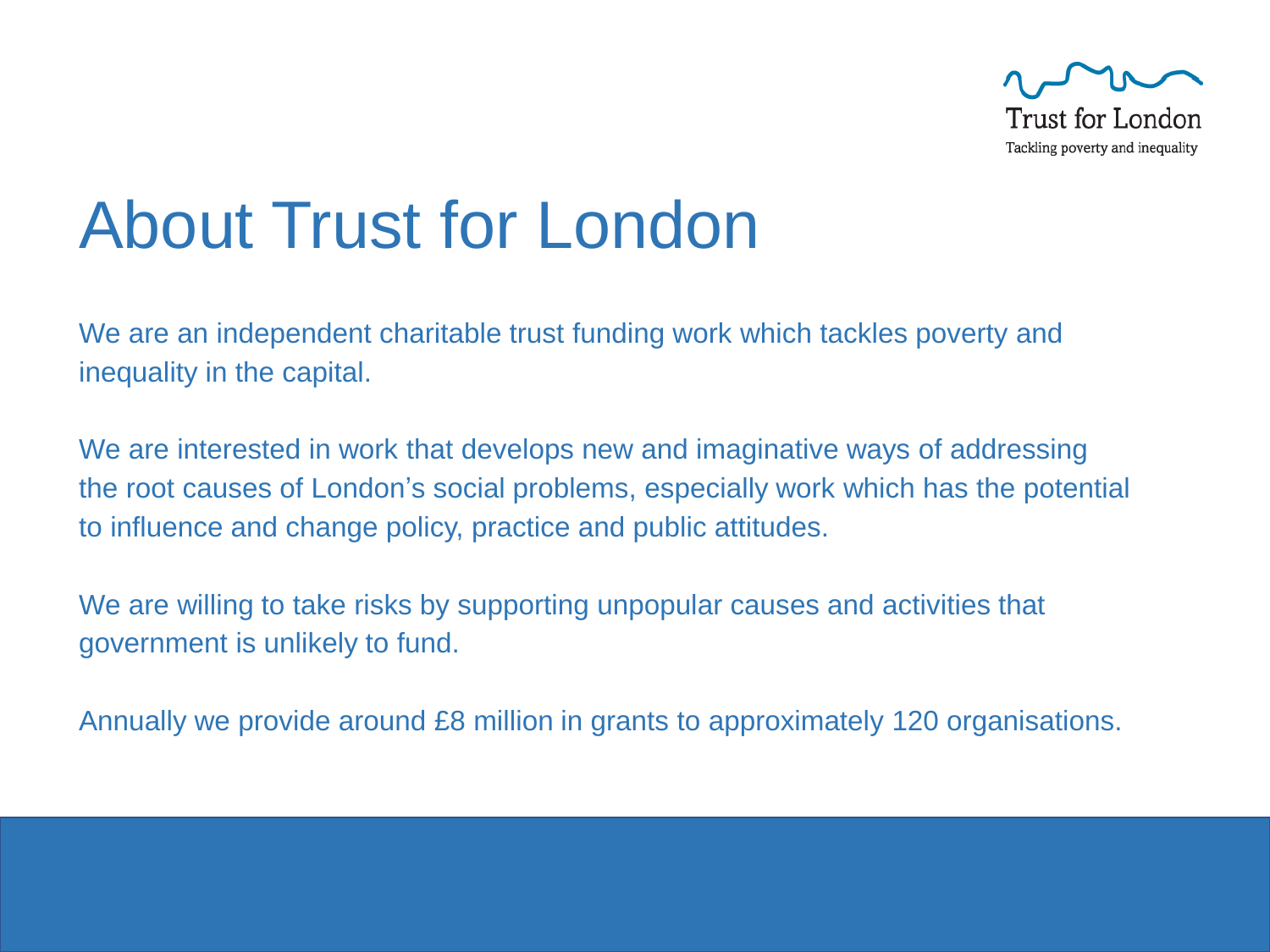

## Grant Funding Priorities

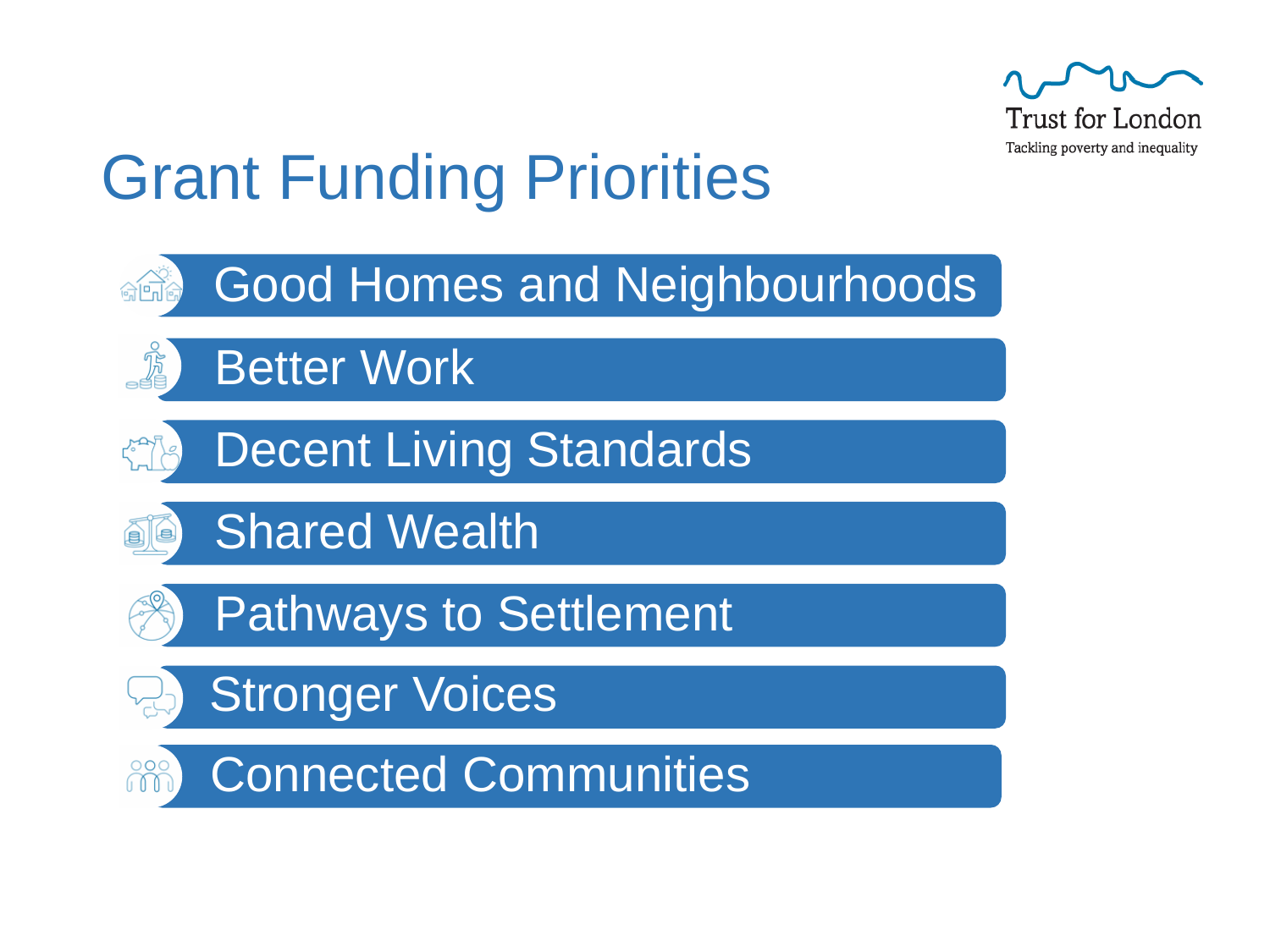

### **Good Homes & Neighbourhoods** What we will fund:



**Advocacy Work** on issues such as affordability, quality and provision of housing; tenants' participation; and improving neighbourhoods.

**Housing legal advice** – casework, representation and strategic legal action, particularly on issues relating to the private rented sector

**Improving the capacity and skills of civil society** - working on housing-related issues.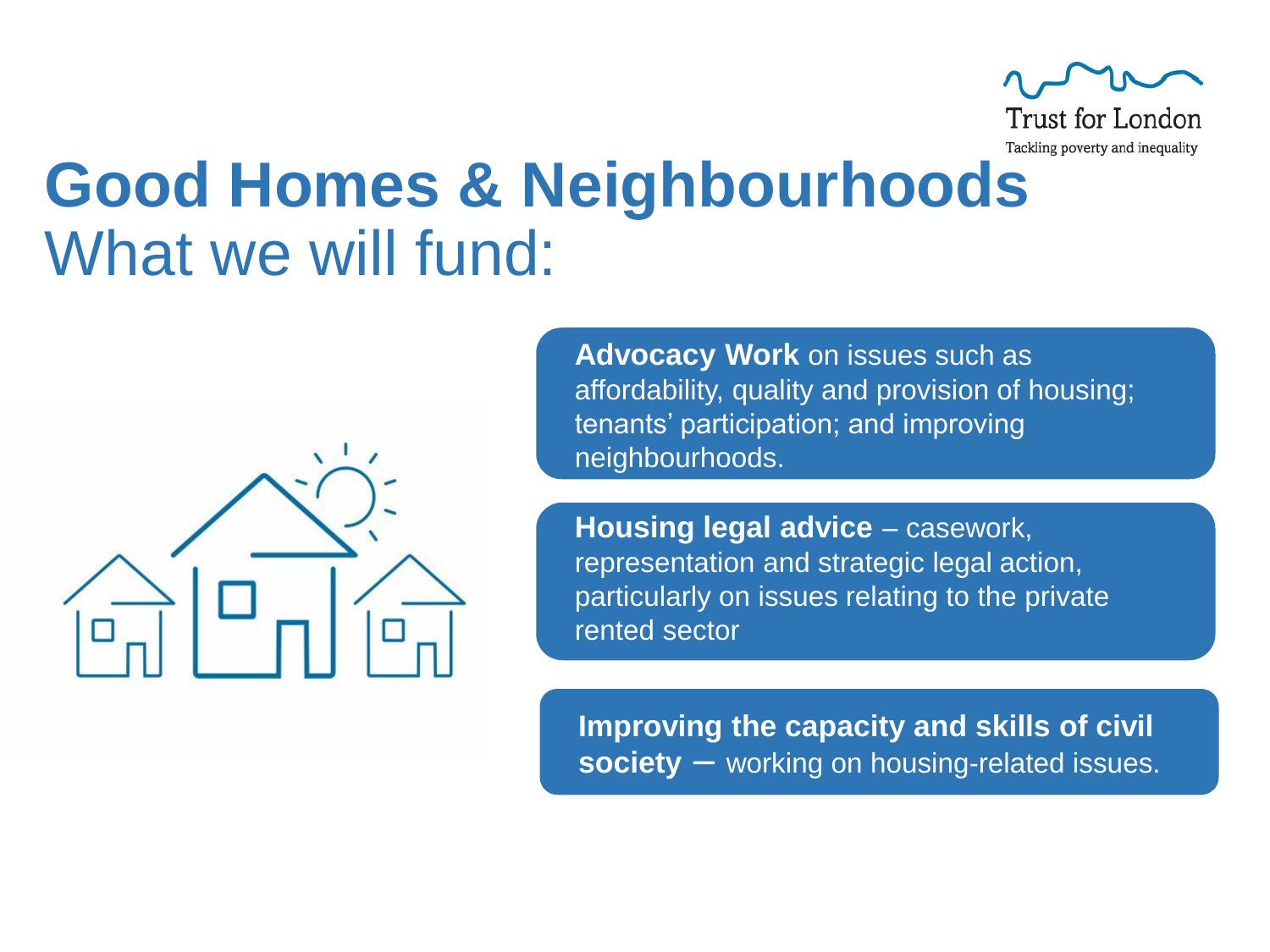

### **Better Work** What we will fund:

**Progressions routes out of low paid work**

**Advocacy work** on issues such as improving pay; addressing exploitation in the workplace; improving public sector practice; and promoting good employment practice.

**Employment legal advice**  $-$  casework and representation

**Improving the capacity and skills of civil** society – working on employment-related issues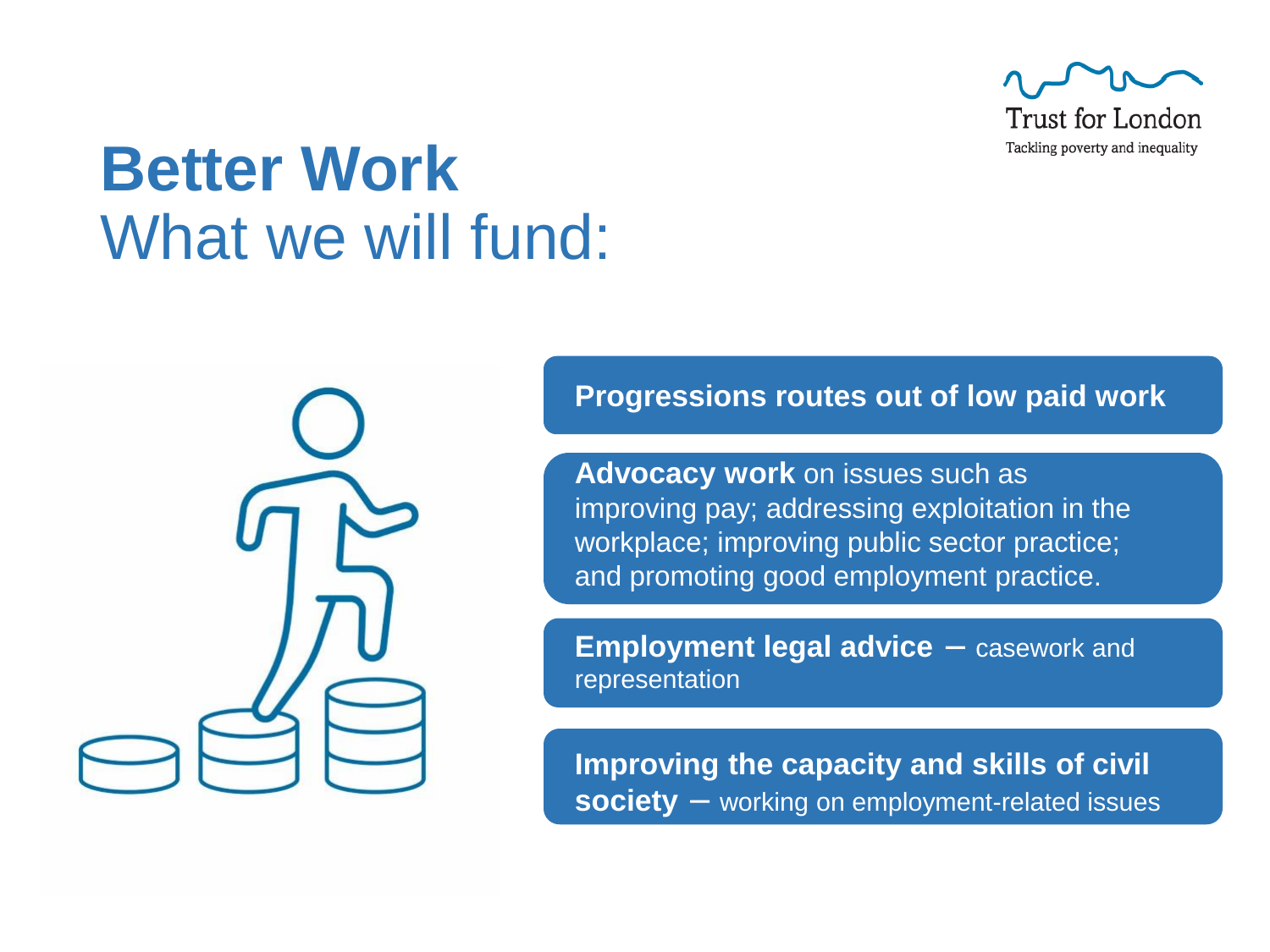

### **Decent Living Standards** What we will fund:



**Advocacy work** on issues such as the impact of welfare reform; improving the welfare support system; reducing the cost of living; and public attitudes to poverty.

**Social welfare legal representation** at tribunals and strategic legal action on social security issues affecting low-income Londoners.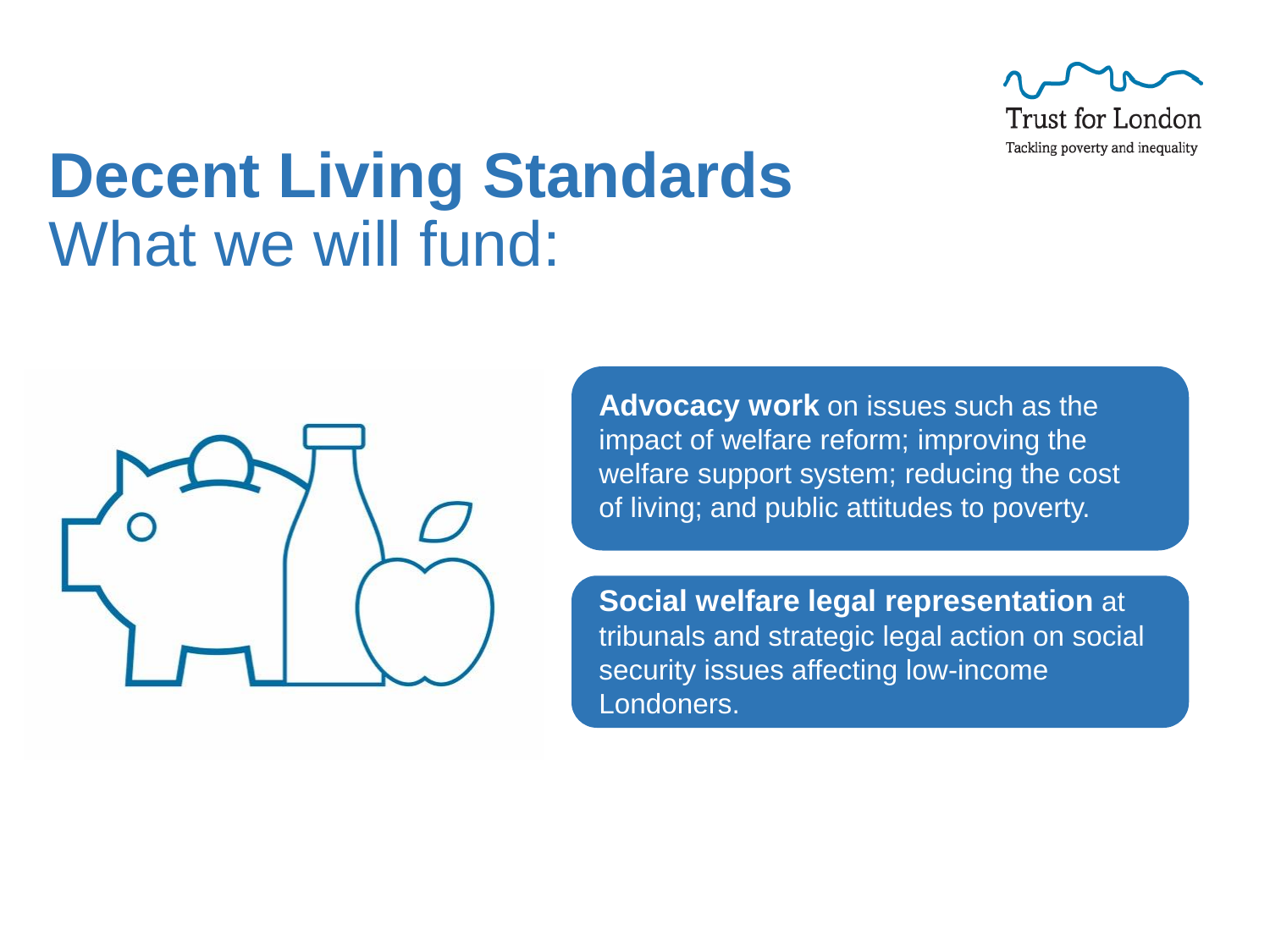

## **Shared Wealth** What we will fund:



**Advocacy work** on issues such as the impact of income of wealth and income inequality; reducing income inequality; increasing involvement of employees in the workplace; greater transparency on property and land ownership.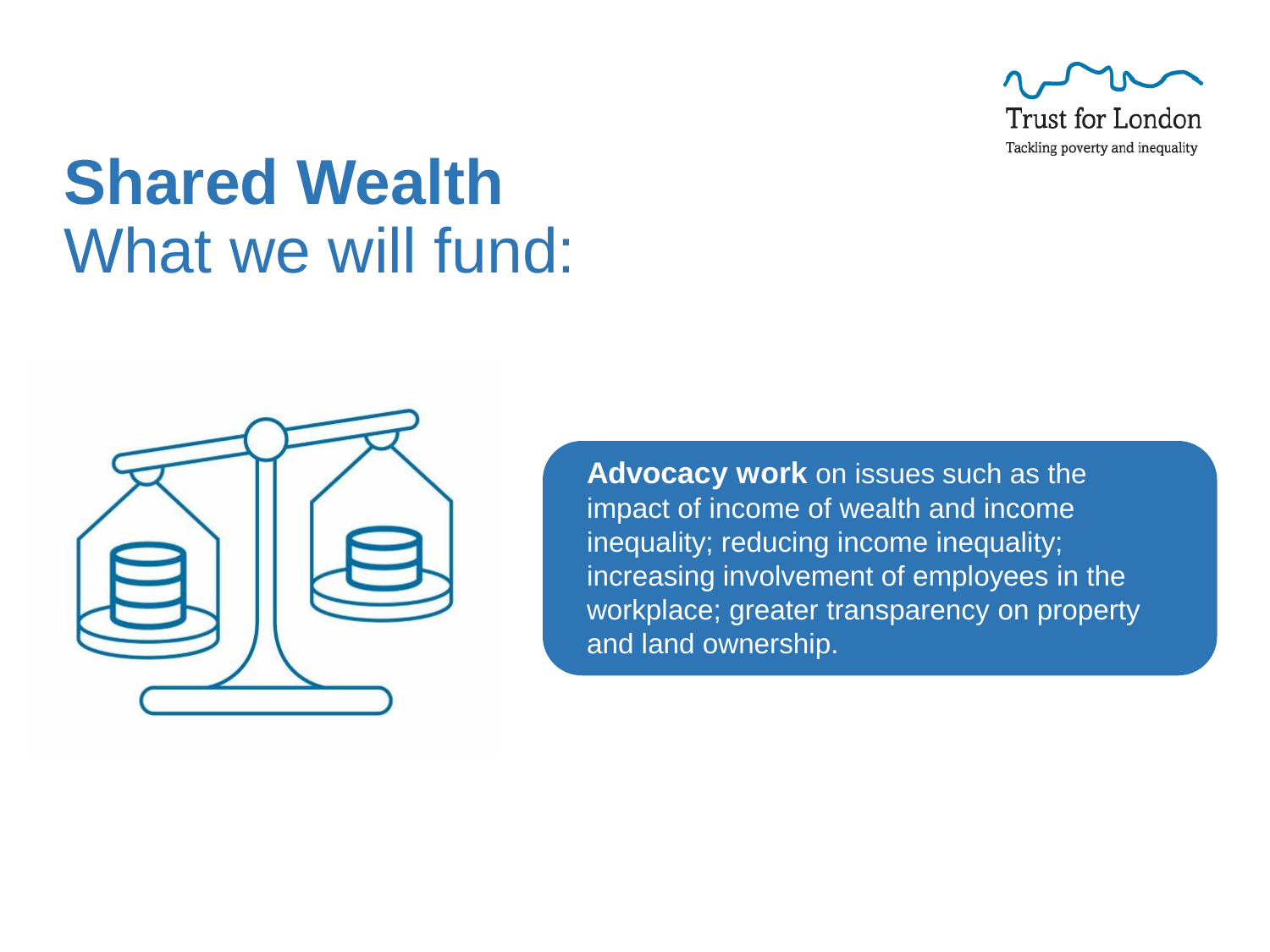

### **Pathways to Settlement** What we will fund:



**Specialist immigration legal advice (OISC 3)** in areas of law that fall outside of legal aid.

**Advocacy work** on issues such as promoting a more dignified immigration system; improved understanding of public attitudes to migration; creating more effective pathways to settlement, and challenging exploitation of vulnerable migrants.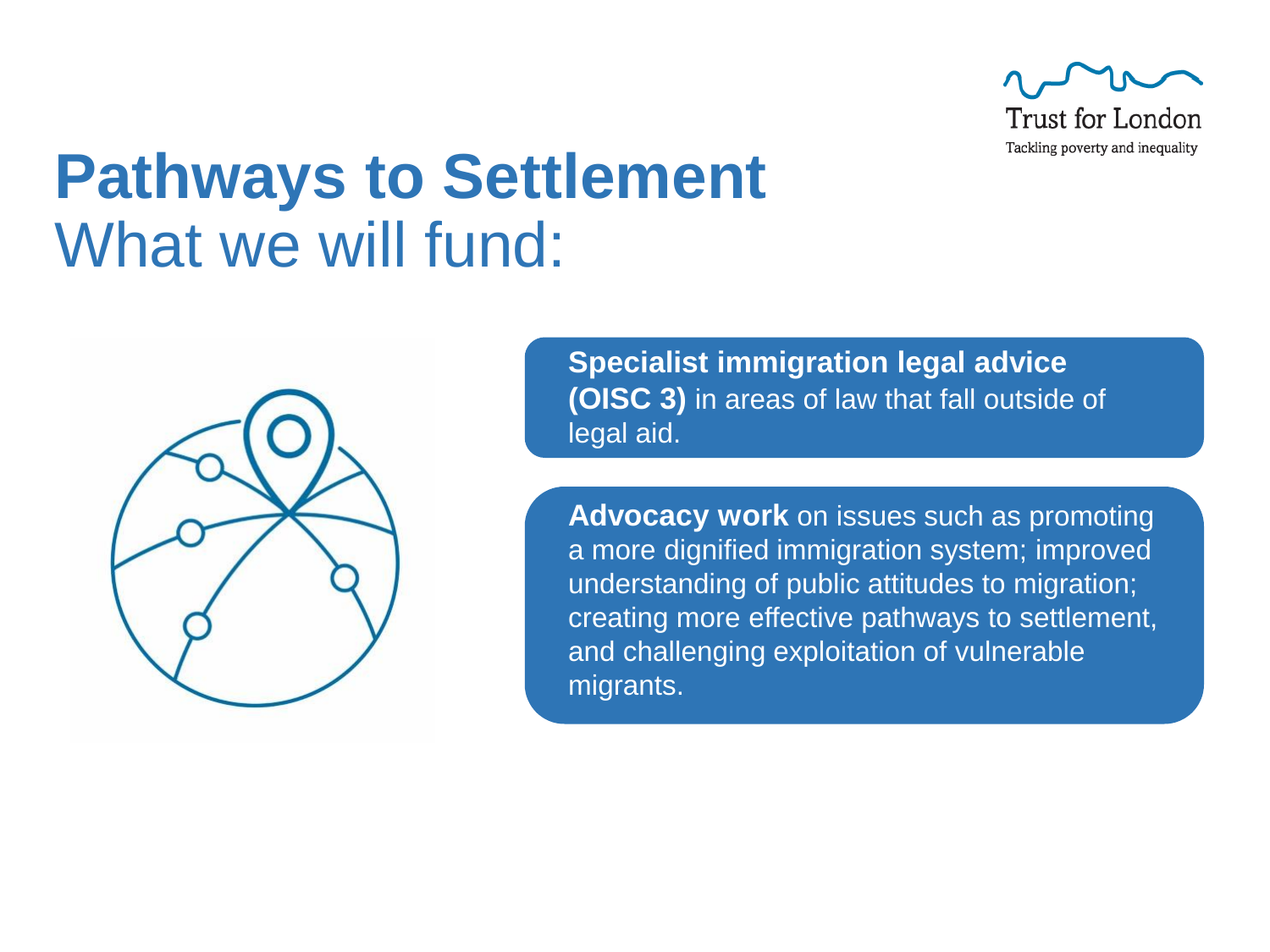

#### **Stronger Voices** What we will fund:



Only Second-tier and specialist organisations - to help *other* organisations, working in the other programme areas in these guidelines, to improve their skills and practice in:

#### **Campaigning** including community organising

**Strategic communications** supporting the understanding of public attitudes through the development of framing, narratives and messages.

**Voice** - increasing the involvement of people with lived experience of poverty and inequality in campaigning and leadership of organisations and movements.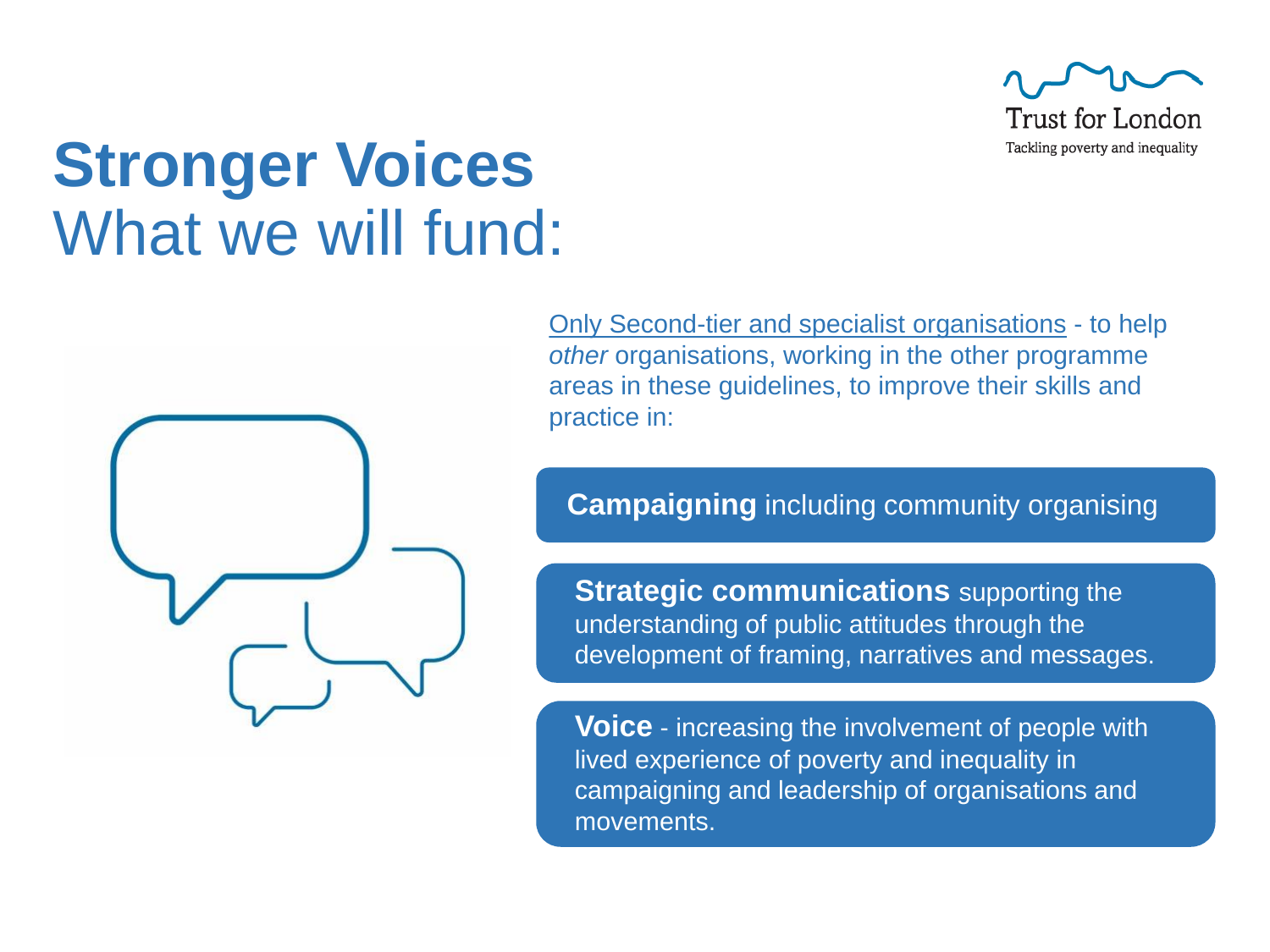

#### **Connected Communities**  (small grants for small groups)

We define small groups as those that have an annual income of under £100,000

#### **We will fund:**



**Strengthening Voice** - groups of people who are directly experiencing poverty and inequality, to speak out for themselves and to campaign for positive change.

**Community activities, led by communities, in isolated areas** which bring together different groups of people to respond to local needs and gaps in services. Our priority is outer London boroughs.

**Advice work** - Our priority is to support groups already providing social welfare advice and to improve the quality of that advice.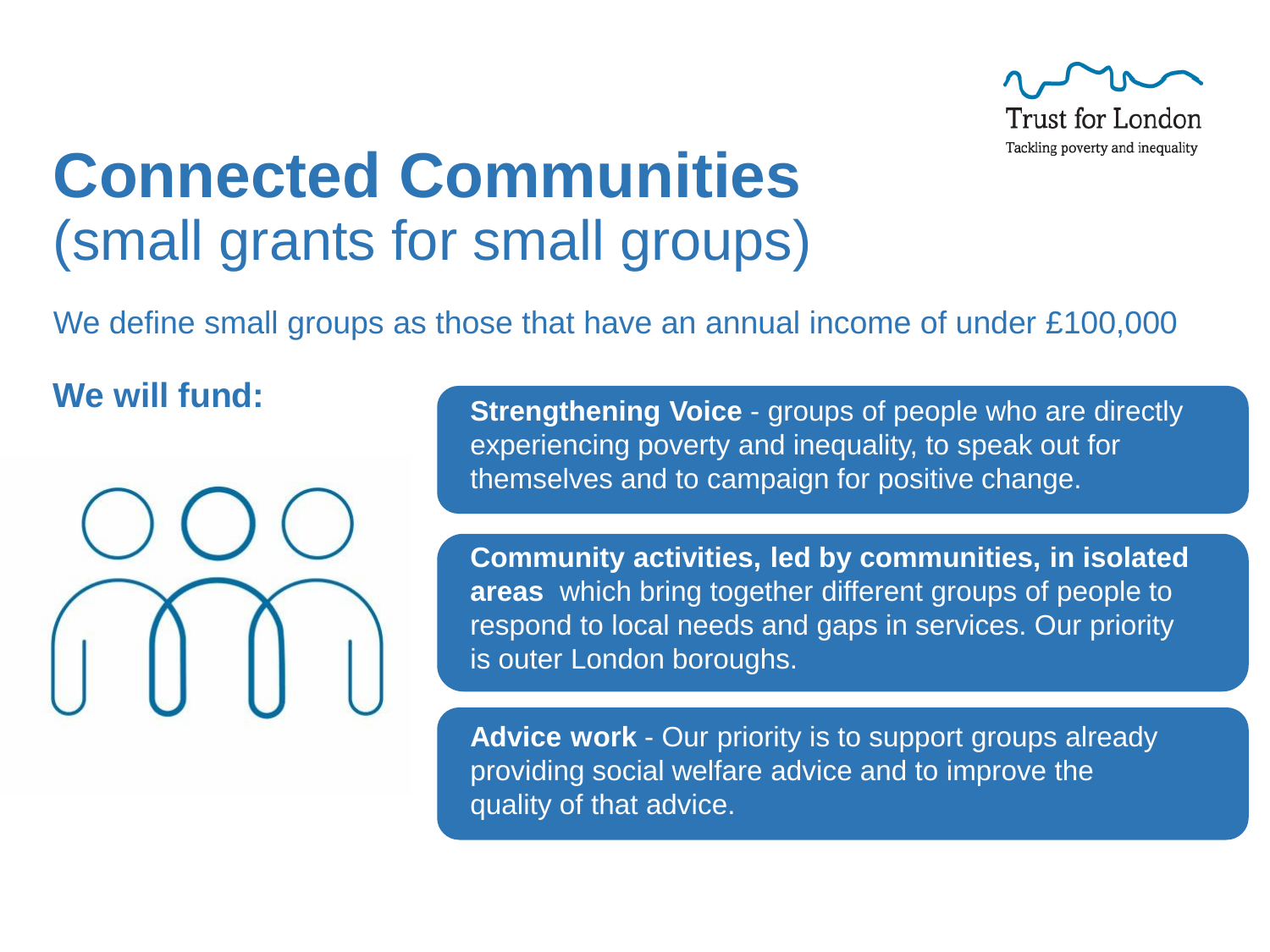

## What we fund

- Organisations undertaking charitable activities
- Usually revenue costs (e.g. projects, salaries)
- For work focused on London
- Preference for smaller, often local or regional **organisations**
- Committed to paying the Real London Living wage 2018-19 - £10.55/hour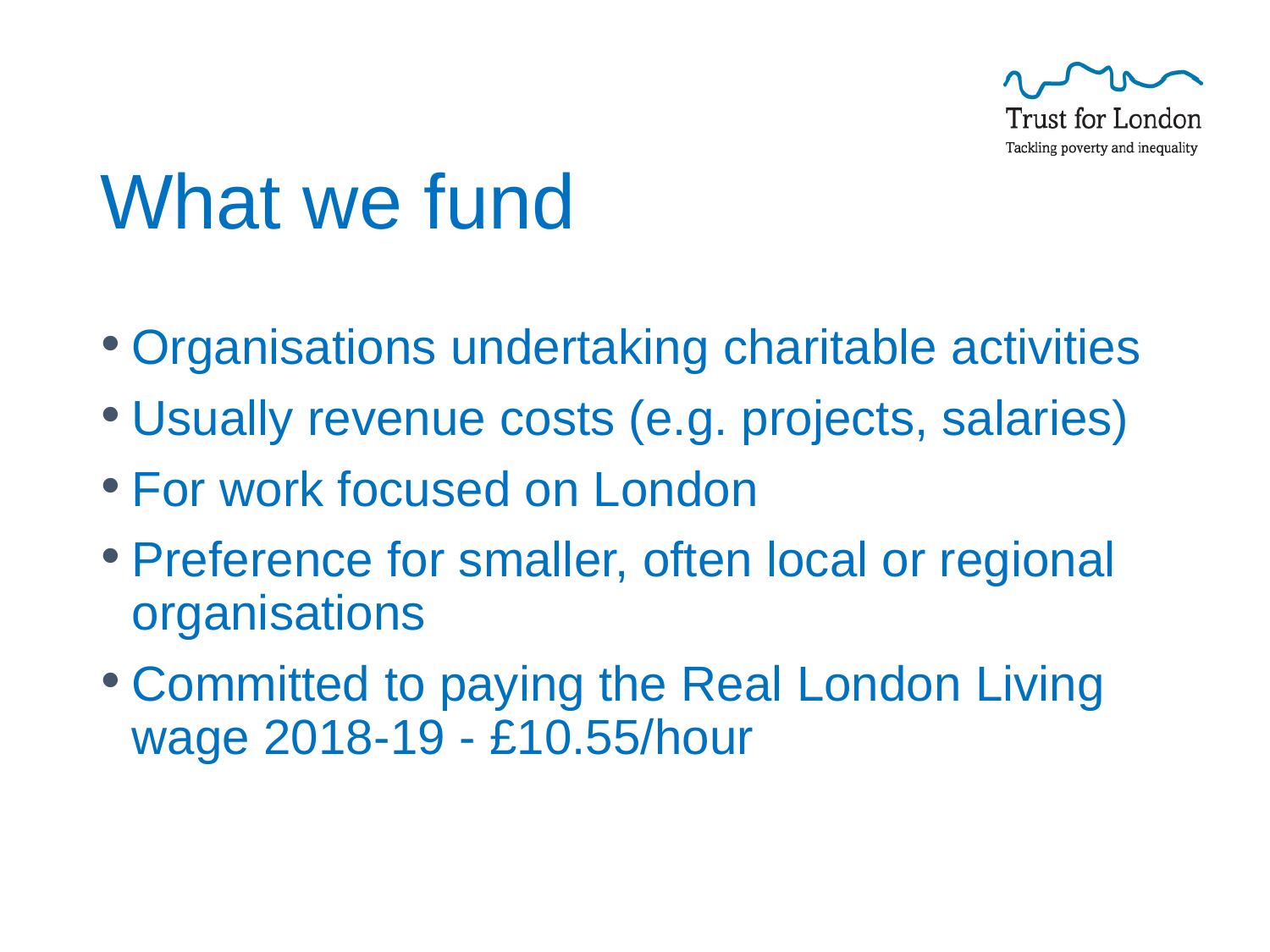## How we fund



- Average grant £80,000; grants over £100,000 rare
- Connected Communities average grant £30,000, maximum of £45,000
- Over 1, 2 or 3 years
- Success rate around 1 in 4
- Unlikely to be the sole funder other funding sources
- Online applications only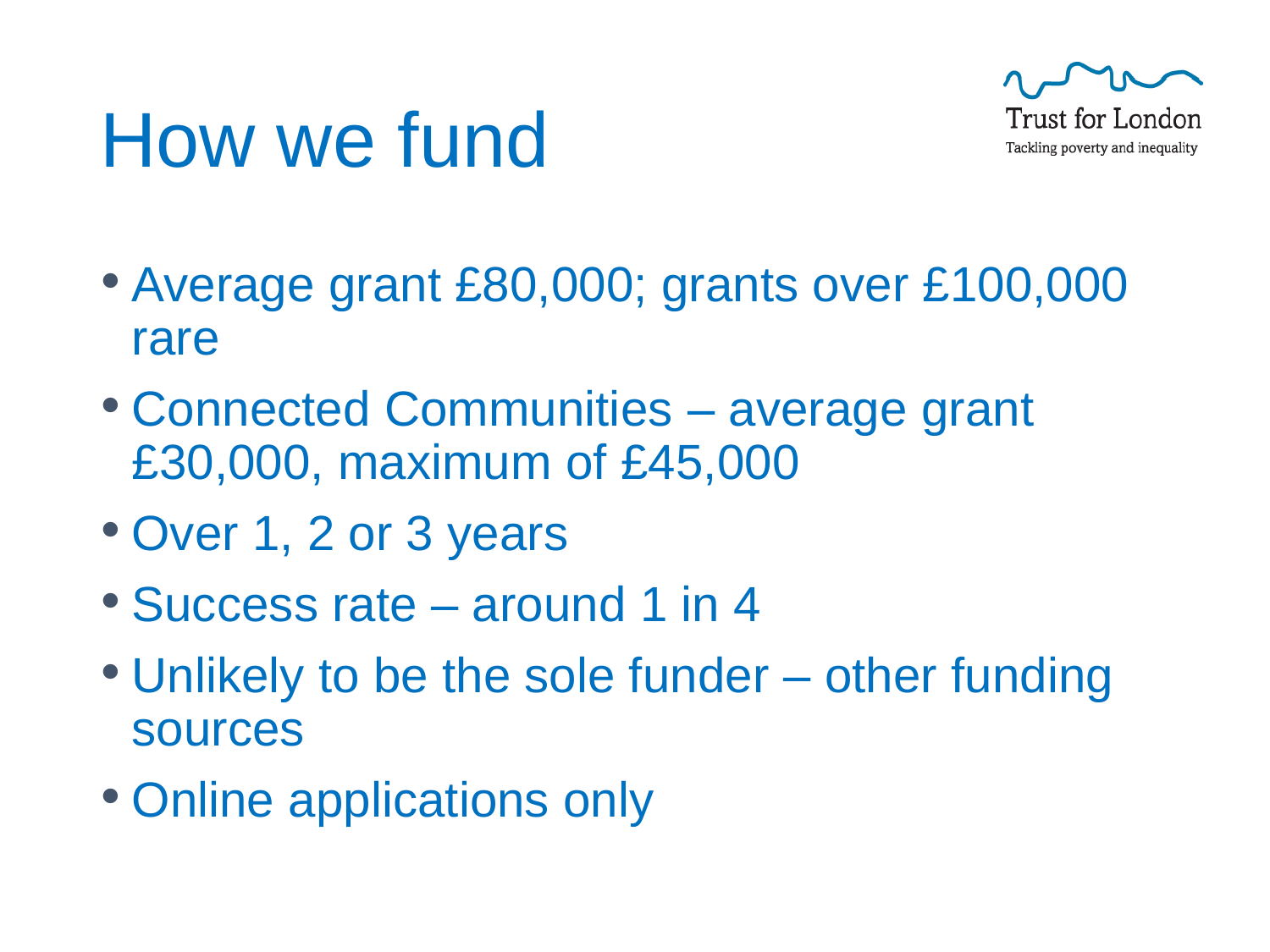# Top Ten Tips



- **READ THE GUIDELINES FULLY** is your group eligible? Is your service/work a strong *enough* fit? Do not submit simply because it is a good cause! Check validation/word counts as this can stop you submitting at the last minute. Remember your password.
- **LOCAL KNOWLEDGE? -** Research your local community/area. Who is doing similar work? Don't be exclusive, be outward-looking. Look at what we have funded in your area.
- **WHY IS YOUR SERVICE NEEDED? -** What is the evidence? Don't just assume the work/project is needed or that its just a good idea. Consultation, evaluation data, research, user input all help strengthen your case.
- **ARE YOU BEST PLACED TO DELIVER?**  Track record/expertise. Do you need to bring in other expertise/specialism? (partnership work). Don't work in isolation – build links with others.
- **CAN YOU DEMONSTRATE/EVIDENCE THE DIFFERENCE YOU MAKE?**  monitoring/evaluation/learning/outcomes and capacity to measure and record.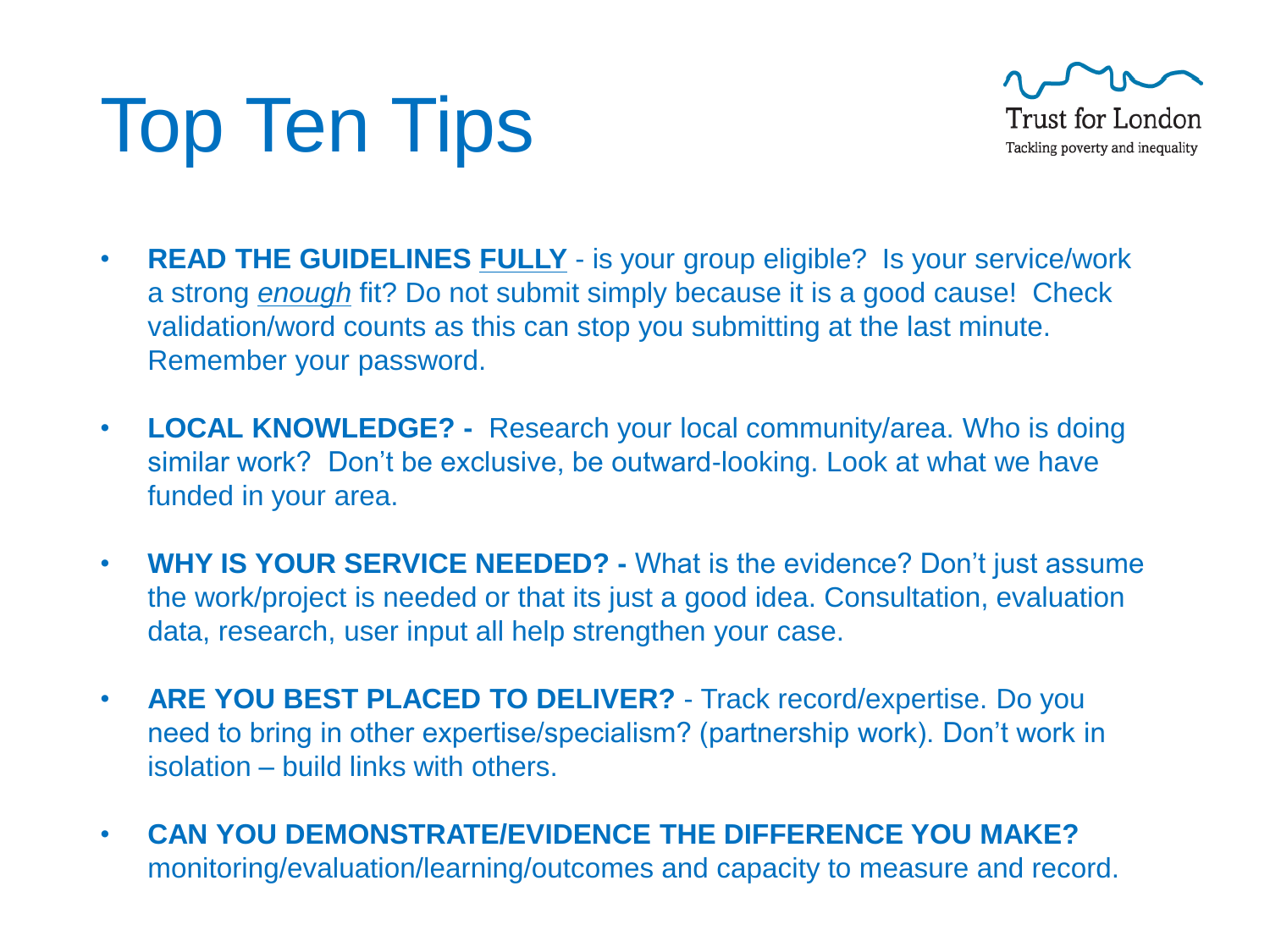## Top Ten Tips



- **APPLICATION –** Don't use general statements (*"we are a unique organisation"; "We have been successful/achieved a great deal"; "We know the work is needed"*) *–* Also, do not use jargon, and explain acronyms. Have you completed everything?
- **WHAT WILL BE DELIVERED? –** Think about a clear work/project plan and try not to be woolly ("we will be delivering a counseling project for young people"). We want to know - what, who, how many, when and for how long?**.**
- **DO THE FIGURES ADD UP? –** check that the budget (and financial information) actually adds up**.** If it's been done by a colleague don't just assume figures are correct, double-check! Make sure costs relate to what will be delivered (including on costs).
- **DON'T SUBMIT A WISH LIST and DON'T UNDERESTIMATE COSTS**  Think about what is essential (salary, including NIC and pension) and about sourcing items or other expenditure from other sources (e.g. In-Kind Direct, local businesses)**.**
- **PLAN! PLAN! PLAN! –** Don't wait until the last minute!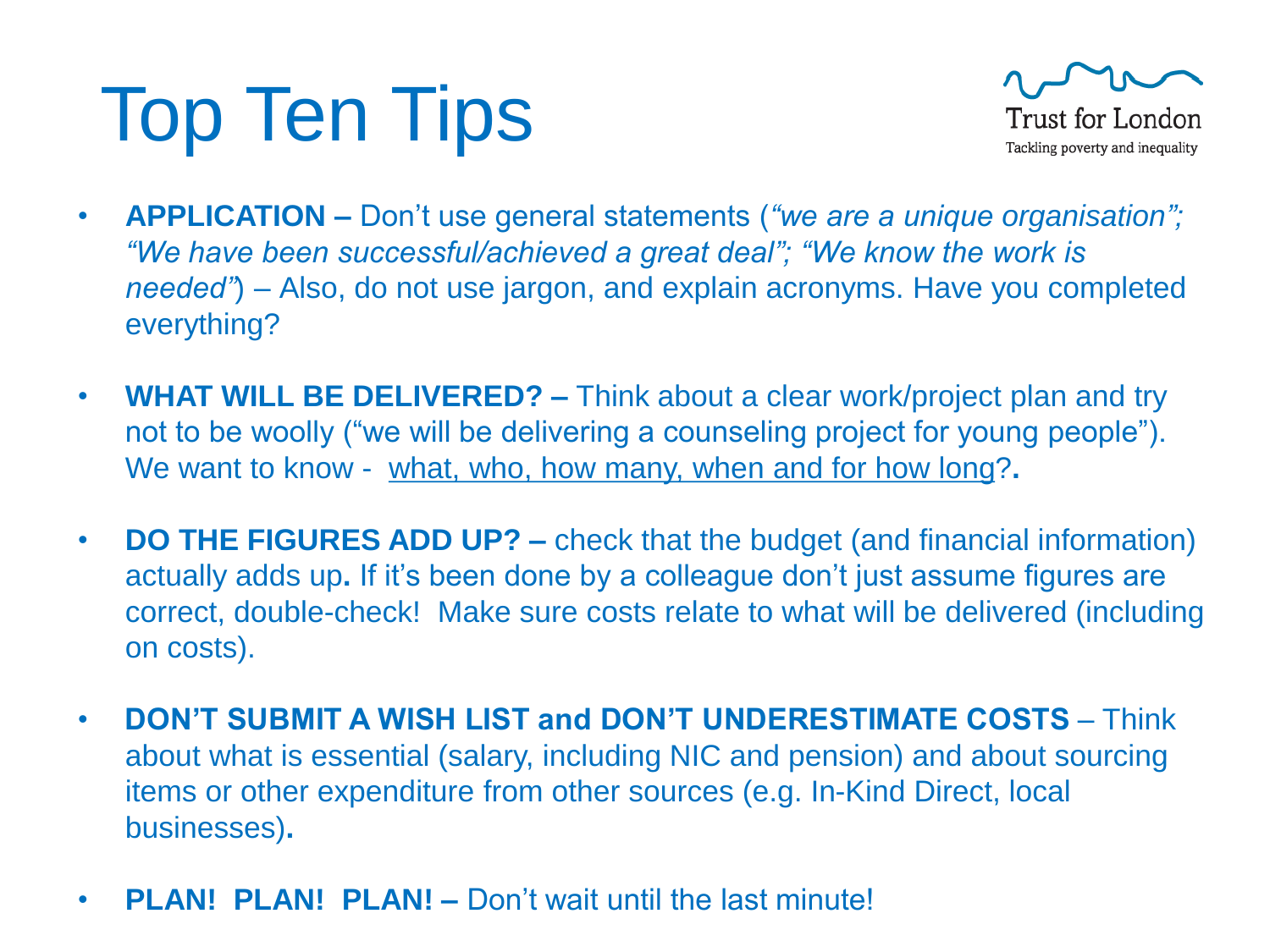

## Closing Dates:

- **1 st week of February** for the June Grants Committee
- **1 st week of June** for the October Grants Committee
- **1 st week of October** for the February Grants Committee

#### **NEXT CLOSING DATE: 4 June 2019**

Applications must be received by **1pm** on the closing date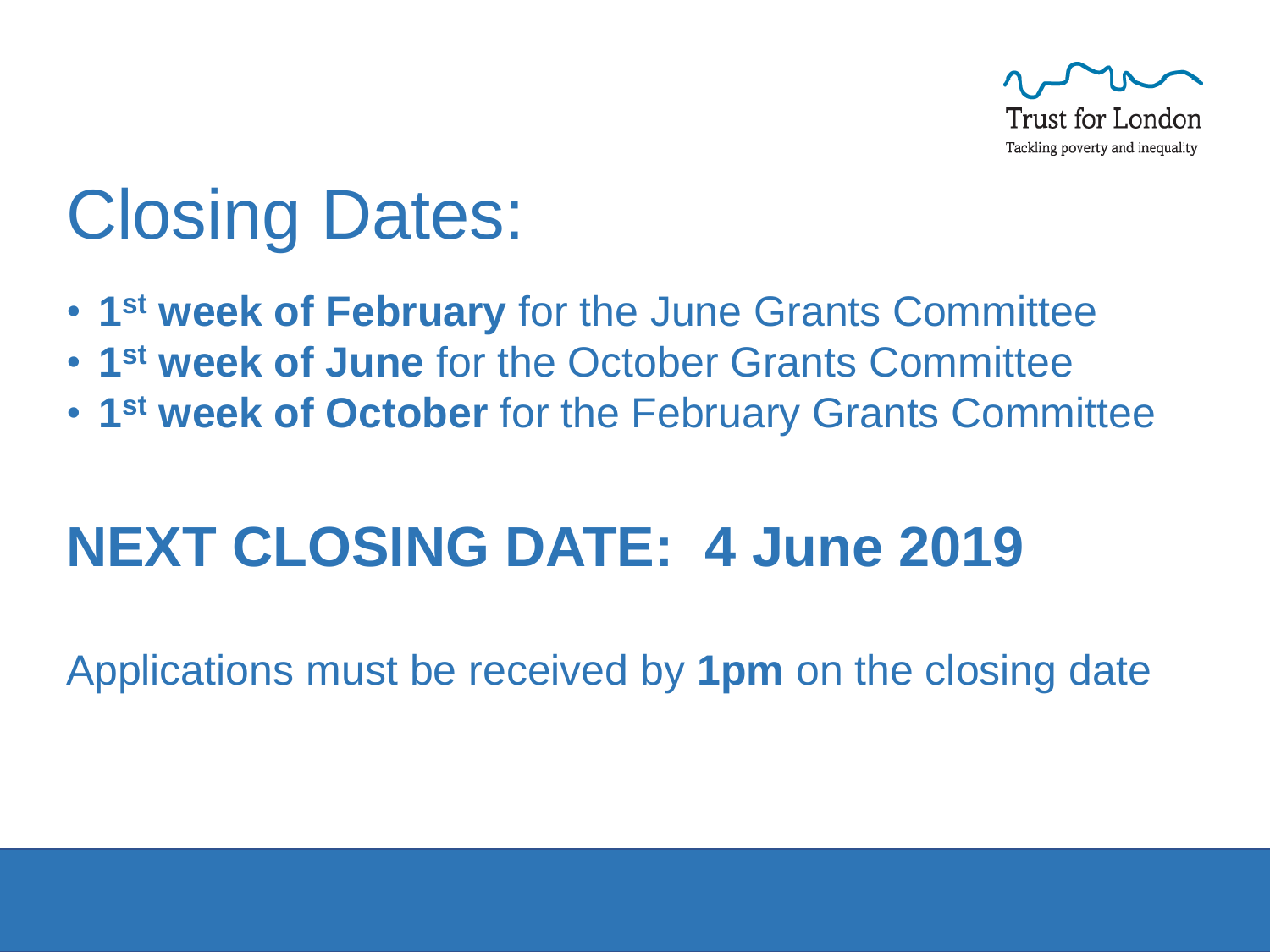

#### Not Just Grants….

Alongside grant making, we can also support organisations through social investment. This is funding that, unlike a grant, is repaid, e.g. a loan or equity

Typically, this will be funding to scale up or develop incomegenerating work, e.g. an organisation that needs capital to develop its growing consultancy service

There is no timescale to approach us regarding social investment – visit our website for further information or call if you have a specific idea you would like to discuss